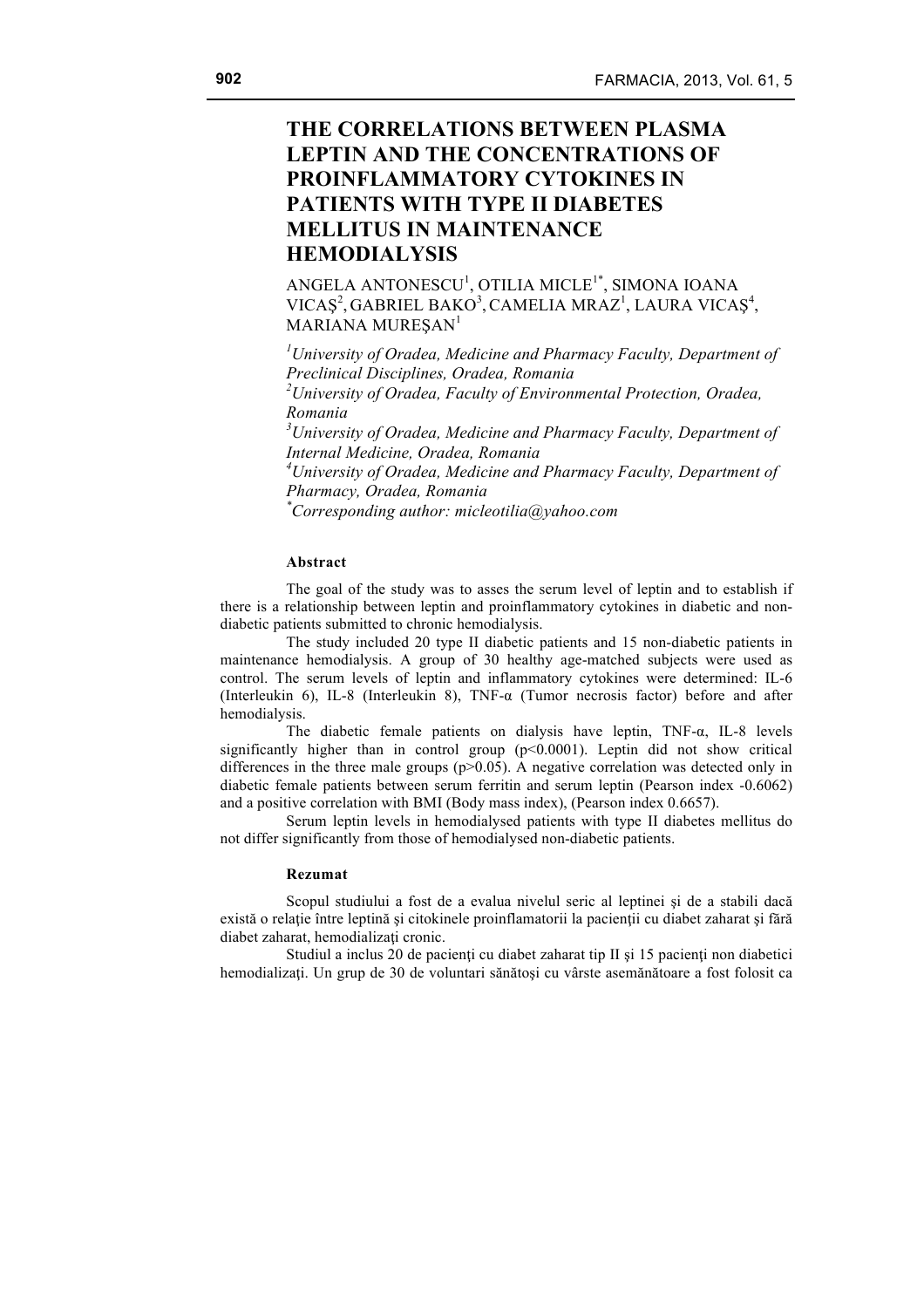şi lot martor. A fost determinat nivelul seric al leptinei şi citokinelor inflamatorii: IL-6 (Interleukina 6), IL-8 (Interleukina 8), TNF-α (Factorul alfa de necroză tumorală), atât înainte, cât şi după hemodializă.

Pacienții diabetici de sex feminin hemodializați au valori ale leptinei, TNF- $\alpha$  și IL-8 semnificativ mai mari decât ale lotului martor (p<0,0001). Leptina nu a prezentat diferențe semnificative la pacienții de sex masculin din cele trei loturi (p $>0.05$ ). O corelație negativă a fost detectată doar la pacienţii cu diabet zaharat de sex feminin între valorile feritinei serice şi cele ale leptinei serice (indicele Pearson -0.6062), iar o corelaţie pozitivă a fost stabilită cu IMC (Index de masă corporală), (indicele Pearson 0.6657).

Valorile serice ale leptinei la pacienţii hemodializaţi cu diabet zaharat de tip II nu diferă în mod semnificativ faţă de cele ale pacienţilor hemodializaţi non-diabetici.

**Keywords:** Leptin, TNF-α, IL-6, IL-8, hemodialysis, diabetes mellitus

# **Introduction**

Leptin was identified and cloned in 1994 [27]. It is a 167-amino-acid protein mainly produced by adipocytes. Recent studies showed that leptin is also secreted in other tissues such as stomach, skeletal muscles, ovaries, liver and heart [28].

The hormone also stimulates the production of proinflammatory cytokines, vascular inflammation, generation and accumulation of reactive oxygen species and vascular smooth muscle hypertrophy, which may contribute to the pathogenesis of hypertension, atherosclerosis, coronary heart disease and type 2 diabetes mellitus [22, 4, 5, 26, 20, 3].

End-stage renal disease (ESRD) is associated with anorexia, malnutrition, inflammation, oxidative stress, increased production and release of proinflammatory cytokines [18, 11, 12].

TNF-α (tumor necrosis factor alpha) an inflammatory cytokine can also affect energy metabolism. It can promote leptin production and alter lipid and glucose metabolism and reduce insulin sensitivity in white adipose tissue (16). It was described that in chronic renal failure patients serum leptin levels are elevated compared to the control group [14, 23].

The aim of the study was to test the serum level of leptin and to establish if there is a correlation between leptin and proinflammatory cytokines in diabetic and non-diabetic patients submitted to chronic hemodialysis.

## **Material and methods**

## **Patients**

The study was carried out on twenty type II diabetic patients, twelve females (64.42 $\pm$ 8.08 years) and eight males (aged 64.25  $\pm$  5.99 years) in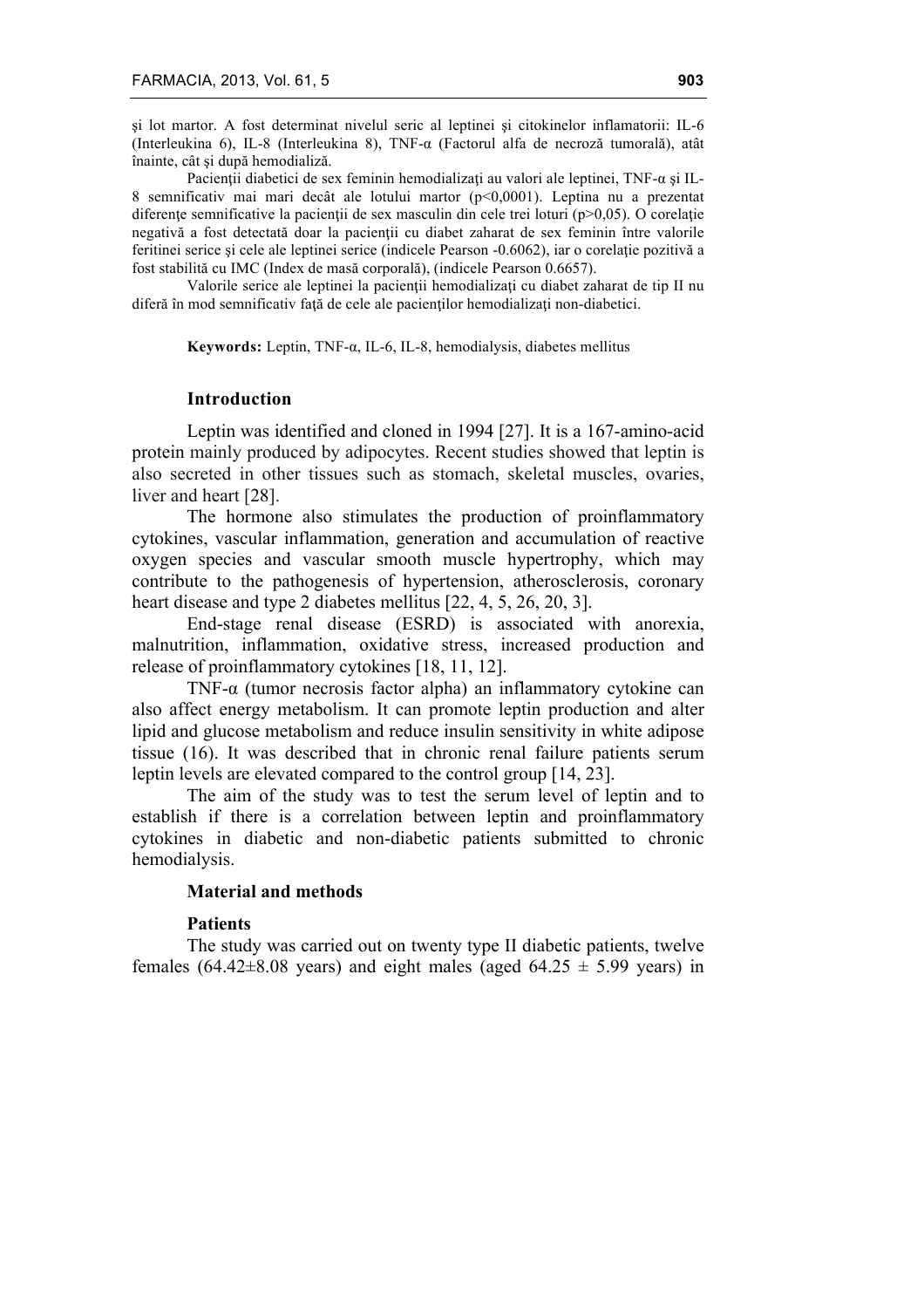maintenance hemodialysis. Another group of fifteen non-diabetic patients, six females and nine males, aged  $65.66 \pm 8.89$ , respectively  $55.90 \pm 10.04$ years) on dialysis were included. A group of thirty healthy age-matched subjects (15 males and 15 females, aged  $50.53 \pm 13.35$ . respectively 49.67  $\pm$ 10.64 years) were used as control.

All patients and controls were submitted to anamnesis, clinical examination and anthropometric measures in order to determine the body mass index (BMI). Body mass index (BMI) was calculated as weight in kilograms divided by the square of the height in meters.

The duration of diabetes was  $15.92 \pm 6.44$  years. Only patients with anuria were included in the study, which is considered diuresis lower than 250 mL in 24 hours.

Written informed consent was obtained from all participants, prior to enrolment approved by the institutional ethical committee. The blood samples were collected after overnight fasting. The blood was collected in vacuum tubes. Specimens were transported to the laboratory immediately after collection and centrifuged at 1500g for 10 min to separate serum.

For leptin serum concentrations we used an enzyme-linked immunosorbent assay (ELISA) DRG Diagnostic kit on ELISA Automat Adaltis.

Measurement of serum IL-6, IL-8, TNF-α were performed with a chemiluminescent sequential immunometric assay, Siemens kit on an Immulite 1000 analyzer.

Routine laboratory tests on automated analyzer using commercial kits also were assessed.

### **Statistical analysis**

The data were expressed as mean  $\pm$  SD. P-values < 0.05 were considered as significant. Two-way ANOVA with Bonferroni post-test was performed using GraphPad Prism version 5.00 for Windows (GraphPad Software. San Diego California USA www.graphpad.com)

# **Results and Discussion**

# *General data – biochemical characteristics among the different investigated groups*

General characteristics of diabetic and non-diabetic patients and comparison to controls (females and males) are summarized in Table I and Table II.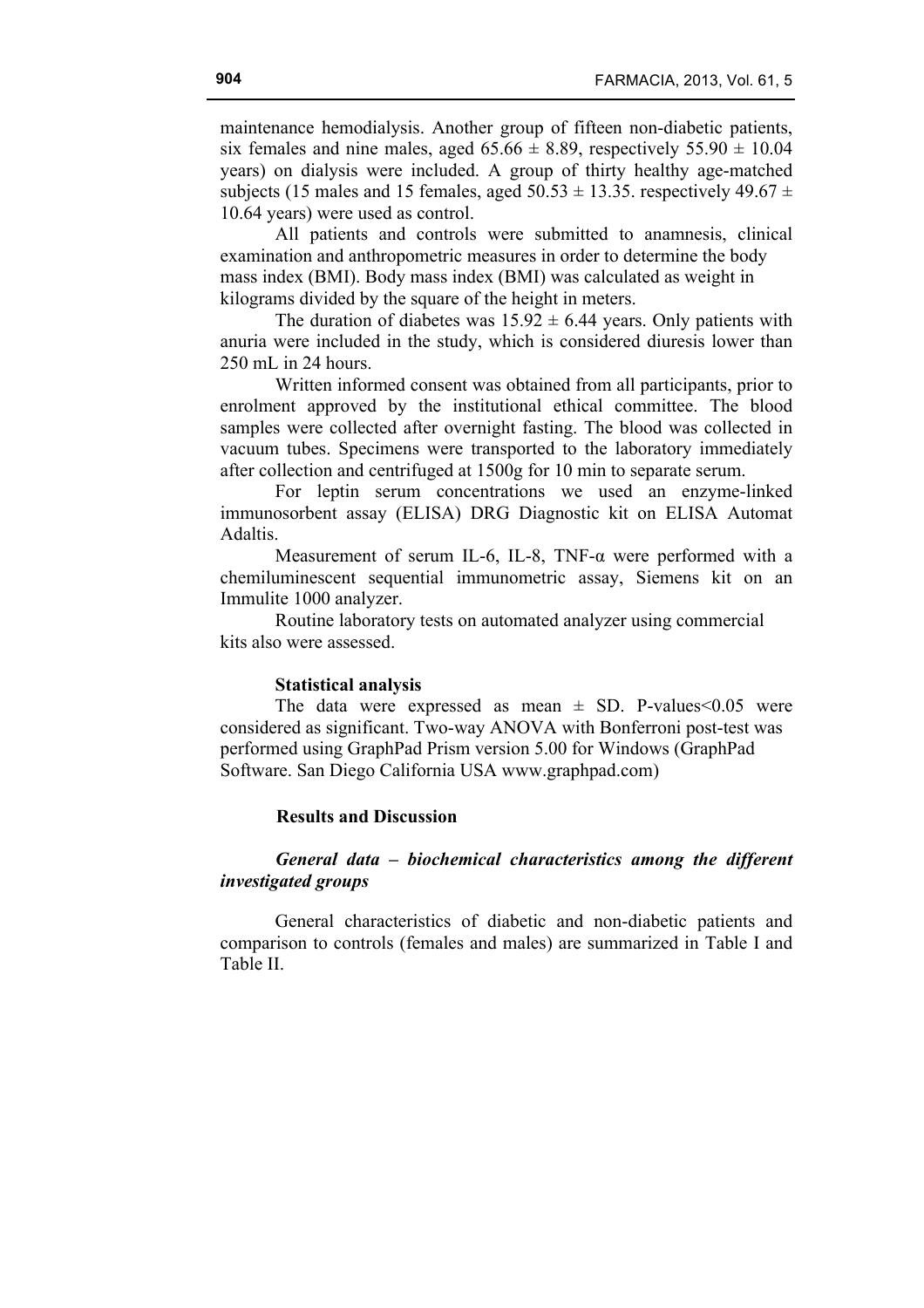| Biochemical characteristics of the female investigated groups |                            |                                |                            |  |  |  |
|---------------------------------------------------------------|----------------------------|--------------------------------|----------------------------|--|--|--|
| <b>Characteristics</b>                                        | Control                    | <b>Diabetic</b>                | Non-diabetic               |  |  |  |
|                                                               |                            | patients                       | patients                   |  |  |  |
| Women $(n)$                                                   | 15                         | 12                             | h                          |  |  |  |
| Age (years)                                                   | $50.53 \pm 13.35$          | $64.42 \pm 8.08$               | $65.66 \pm 8.89$           |  |  |  |
| BMI $(Kg/m^2)$                                                | $22.34 \pm 1.12^a$         | $31.61 \pm 6.29^b$             | $23.61 \pm 5.70^{a.b}$     |  |  |  |
| Creatinine $(mg/dL)$                                          | $0.85 \pm 0.19^a$          | $12.33 \pm 18.33$ <sup>c</sup> | $6.82 \pm 1.90^b$          |  |  |  |
| Urea $(g/L)$                                                  | $0.29 \pm 0.09^a$          | $1.40 \pm 0.18^b$              | $1.15 \pm 0.41^b$          |  |  |  |
| Ferritin $(\mu g/L)$                                          | $74.13 \pm 18.00^a$        | $500.25 \pm 8.73^b$            | $527.33 \pm 20.65^{\circ}$ |  |  |  |
| Fibrinogen $(g/L)$                                            | $2.59 \pm 0.36^a$          | $3.79 \pm 0.69^{\circ}$        | $3.92 \pm 0.52^a$          |  |  |  |
| Uric acid (mg/dL)                                             | $3.41 \pm 0.77^{\text{a}}$ | $6.61 \pm 1.24^{a.b}$          | $5.80 \pm 1.58^a$          |  |  |  |
| Total proteins $(g/L)$                                        | $69.91 \pm 5.22$           | $66.63 \pm 5.75$               | $66.00 \pm 6.23$           |  |  |  |
| Iron ( $\mu$ g/100mL)                                         | $88.45 \pm 18.66^a$        | $76.25 \pm 25.31^b$            | $58.17 \pm 35.05^a$        |  |  |  |
| Leptin ng/mL                                                  | $5.26 \pm 1.67^{\circ}$    | $16.55 \pm 6.52^b$             | $17.62 \pm 8.19^b$         |  |  |  |

| <b>Table I</b> |
|----------------|
|                |

a.b.c Different superscripts in the same row indicate statistically significant differences ( $p \leq$ 0.05). Values with same superscript are not different (Two-way ANOVA - Bonferroni multiple comparisons)

# **Table II**

Biochemical characteristics of the male investigated groups

| <b>Characteristics</b>    | <b>Control</b> group         | <b>Diabetic</b><br>patients | Non-diabetic<br>patients            |  |
|---------------------------|------------------------------|-----------------------------|-------------------------------------|--|
| Men $(n)$                 | 15                           | 8                           | 9                                   |  |
| Age (years)               | $49.67 \pm 10.64$            | $64.25 \pm 5.99$            | 55.90±17.04                         |  |
| BMI $(Kg/m^2)$            | $23.98 \pm 0.76^a$           | $29.12 \pm 4.49^a$          | $22.59 \pm 5.41^a$                  |  |
| Creatinine                | $0.85 \pm 0.19^a$            | $10.02 \pm 2.60^b$          | $8.61 \pm 2.40^b$                   |  |
| (mg/dL)                   |                              |                             |                                     |  |
| Urea $(g/L)$              | $0.29 \pm 0.089^a$           | $1.58 \pm 0.35^b$           | $1.25 \pm 0.25^b$                   |  |
| Ferritin $(\mu g/L)$      | $85.40 \pm 19.19^a$          | $365.00 \pm 29.23^b$        | $432.00 \pm 73.68$ <sup>c</sup>     |  |
| Fibrinogen $(g/L)$        | $2.60 \pm 0.4^a$             | $3.88 \pm 1.07^a$           | $3.51 \pm 0.73^a$                   |  |
| Uric acid $(mg/dL)$       | $5.08 \pm 0.93$ <sup>a</sup> | $6.41 \pm 1.26^a$           | $6.17 \pm 0.68^a$                   |  |
| Total proteins            | $74.81 \pm 3.62^a$           | $68.16 \pm 5.57^{\text{a}}$ | $66.14 \pm 4.03^a$                  |  |
| (g/L)                     |                              |                             |                                     |  |
| Iron $(\mu$ g/100mL)      | $97.03 \pm 3.62^{\text{a}}$  | $81.00 \pm 31.03^b$         | $97.00 \pm 37.96^a$                 |  |
| Leptin ng/mL<br>$abc - c$ | $4.42 \pm 1.42^a$            | $9.73 \pm 5.28^{\circ}$     | $5.40 \pm 5.21^{\circ}$<br>$\cdots$ |  |

<sup>a.b.c</sup> Different superscripts in the same row indicate statistically significant differences ( $p \leq$ 0.05). Values with same superscript are not different (Two-way ANOVA - Bonferroni multiple comparisons)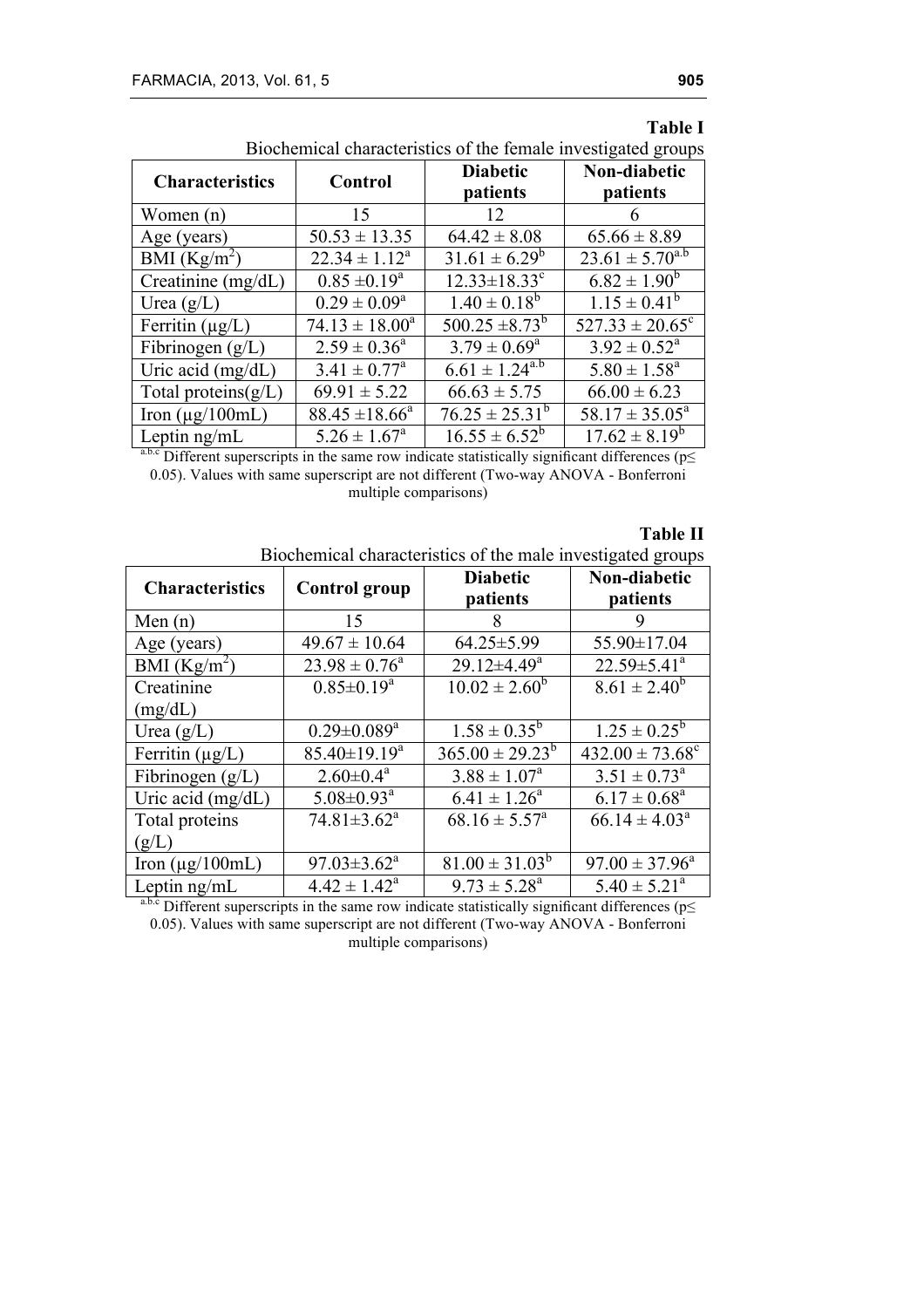# *Cytokine values*

Cytokine values of diabetic and non-diabetic patients and comparison to controls (females and males) are summarized in Table III and Table IV.

#### **Table III**

| Cytokine             | Control                    | <b>Diabetic</b>          | Non-diabetic                       |
|----------------------|----------------------------|--------------------------|------------------------------------|
|                      | group                      | patients                 | <b>patients</b>                    |
| TNF - $\alpha$ pg/mL | $6.97 \pm 1.52^{\text{a}}$ | $25.61 \pm 6.61^{\circ}$ | $25.08 \pm 7.15^b$                 |
| $IL6$ pg/mL          | $2.89 \pm 1.20^a$          | $8.11 \pm 3.80^a$        | $10.91 \pm 6.67$ <sup>a.b</sup>    |
| $IL8$ pg/mL          | $18.96 \pm 4.99^{\circ}$   | $37.93 \pm 5.88^b$       | $38.13 \pm 7.66^b$                 |
| $9h - 12h$           |                            | .                        | $\sim$ $\sim$ $\sim$ $\sim$ $\sim$ |

|  |  | Mean and standard deviation (SD) cytokine values of the female groups |  |
|--|--|-----------------------------------------------------------------------|--|
|--|--|-----------------------------------------------------------------------|--|

<sup>a.b</sup> Different superscripts in the same row indicate statistically significant differences ( $p\leq$ 0.05). Values with same superscript are not different (Two-way ANOVA - Bonferroni

#### **Table IV**

| Cytokine           | Control<br>group           | <b>Diabetic</b><br><i>patients</i> | Non-diabetic<br><i>patients</i> |
|--------------------|----------------------------|------------------------------------|---------------------------------|
| TNF $\alpha$ pg/mL | $6.79 \pm 1.42^{\text{a}}$ | $27.20 \pm 4.19^b$                 | $24.95 \pm 3.80^b$              |
| IL6 $pg/mL$        | $2.72 \pm 1.65^{\circ}$    | $11.95 \pm 5.41^{\circ}$           | $7.81 \pm 5.73$ <sup>a. b</sup> |
| $IL8$ pg/m $L$     | $17.22 \pm 6.64^{\circ}$   | $41.20 \pm 11.53^b$                | $30.84 \pm 6.08$ °              |

Mean and standard deviation (SD) cytokine values of the male groups

a.b.c Different superscripts in the same row indicate statistically significant differences ( $p \leq$ 0.05). Values with same superscript are not different (Two-way ANOVA - Bonferroni

## multiple comparisons)

In our study the diabetic female patients submitted to dialysis had leptin, TNF-α, IL-8 levels significantly higher than in control group  $(p<0.0001)$ , except the level of IL-6, where no significant difference was recorded (Table I and III). The levels of cytokines were significantly higher between control group and non-diabetic female patients. Between diabetic and non-diabetic female groups no significant differences were noted in all cytokines and leptin investigated ( $p > 0.05$ ). When we compared the diabetic with non-diabetic male group, regarding cytokine level, no significant differences were recorded, except the level of IL-8 ( $p<0.01$ ). Also, the male diabetic patients had TNF- $\alpha$ , IL-6, IL-8 levels significantly higher than in control group ( $p \le 0.0001$ ). Between control and non-diabetic male groups, significant differences were noted in all cytokine levels investigated, except the level of IL-6 where  $p > 0.05$  (Table IV).

multiple comparisons)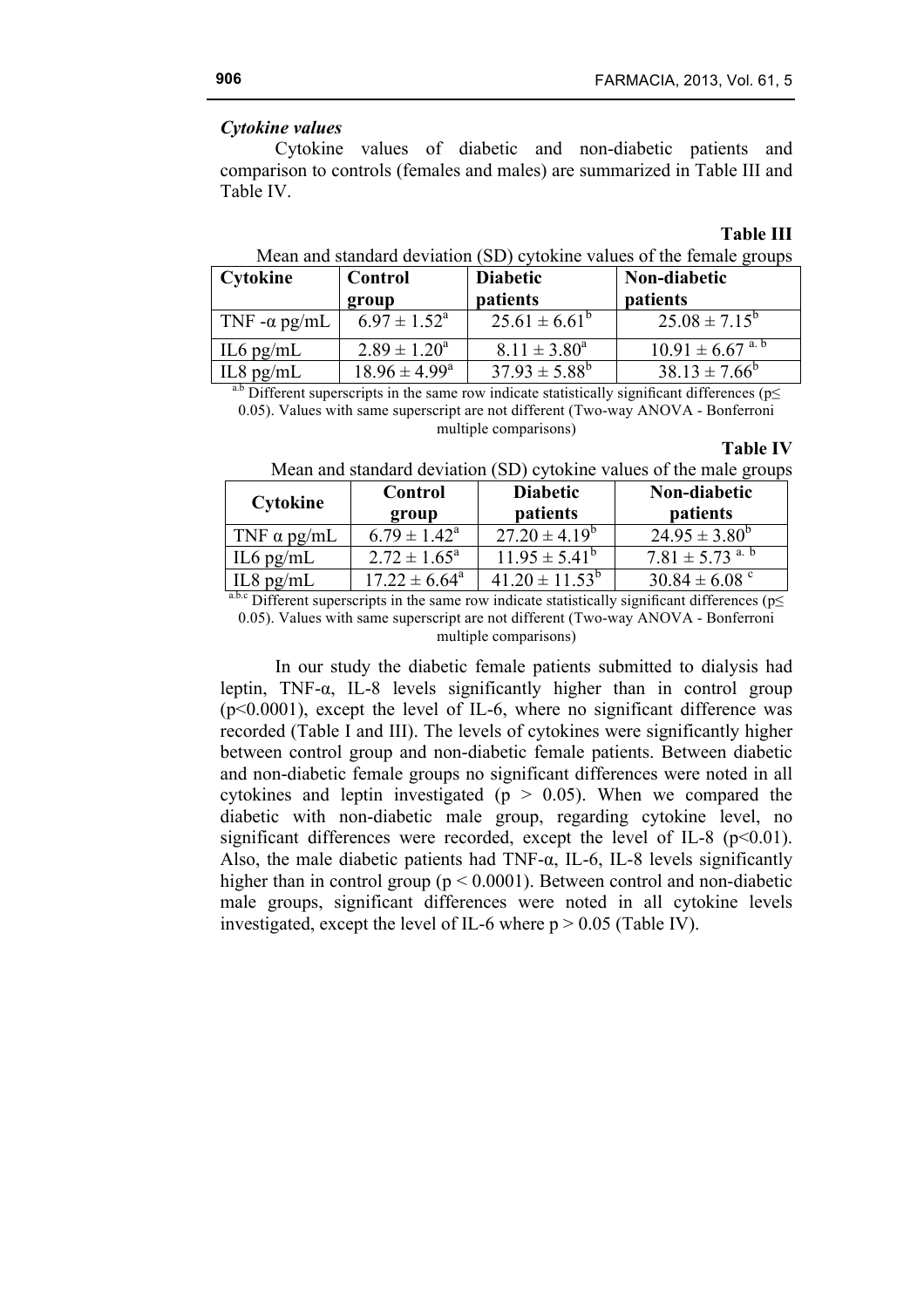In comparison with the control group, ferritin serum concentration in the two female patients studied groups were considerable significantly higher ( $p < 0.0001$ ).

The levels of leptin did not show any significant differences between the male groups investigated ( $p > 0.05$ ) (Table II).

# *Correlation between leptin and cytokines and some biochemical parameters in different investigated groups*

After dividing the patients in diabetic and non-diabetic, in gender groups the correlation between leptin and biochemical parameters in each group was estimated.

A negative significant correlation between serum leptin and serum ferritin in diabetic female patients was found (Pearson index -0.6062). In the same group of patients leptin had a positive correlation with BMI (Pearson index 0.6657). The connection with other variables was not significant.

The correlation between leptin and BMI in non-diabetic female patients group was significant (Pearson index 0.8649).

**Table V**

| Investigated<br>group | Leptin    | BMI       | $TNF-a$   | IL6       | IL8       | Ferritin  | Fibrinogen | <b>Creatinine</b> |
|-----------------------|-----------|-----------|-----------|-----------|-----------|-----------|------------|-------------------|
| Diabetic              | R         | 0.6657    | 0.4728    | $-0.1706$ | $-0.0237$ | $-0.6062$ | $-0.1864$  | 0.3951            |
| females<br>P          | $0.0181*$ | 0.1206    | 0.5961    | 0.9417    | $0.0367*$ | 0.5620    | 0.2036     |                   |
| Diabetic              | R         | $-0.1493$ | $-0.2571$ | $-0.2722$ | $-0.4476$ | 0.2487    | $-0.0218$  | $-0.2931$         |
| males                 | P         | 0.7493    | 0.5668    | 0.5548    | 0.3140    | 0.5907    | 0.9630     | 0.5235            |
| Non-diabetic          | R         | 0.8649    | $-0.1750$ | $-0.3439$ | $-0.4050$ | 0.0060    | 0.2450     | 0.4551            |
| females<br>P          | $0.0262*$ | 0.7402    | 0.5045    | 0.4257    | 0.9923    | 0.6398    | 0.3644     |                   |
| Non-diabetic<br>males | R         | 0.4319    | 0.2732    | $-0.3823$ | 0.2839    | 0.3746    | $-0.1675$  | 0.3519            |
|                       | P         | 0.2126    | 0.4450    | 0.2755    | 0.4266    | 0.2863    | 0.6436     | 0.3187            |

Pearson correlation coefficient (R) of leptin with cytokines and some biochemical variables

The relation between leptin and other biochemical parameters was insignificant in non-diabetic and diabetic male hemodialysis group (Table V).

In this study we to compared the levels of serum leptin and cytokine in the group of patients and eventually find a correlation between them.

Recent papers indicate that adipose tissue secrets leptin, interleukins, tumor necrosis factor alpha which contribute to systemic inflammation in dialysis patients. Chronic inflammation is recognized as a complication of the dialysis [2].

In this study we found that serum leptin levels were significantly higher in the two groups of diabetic and non-diabetic female patients on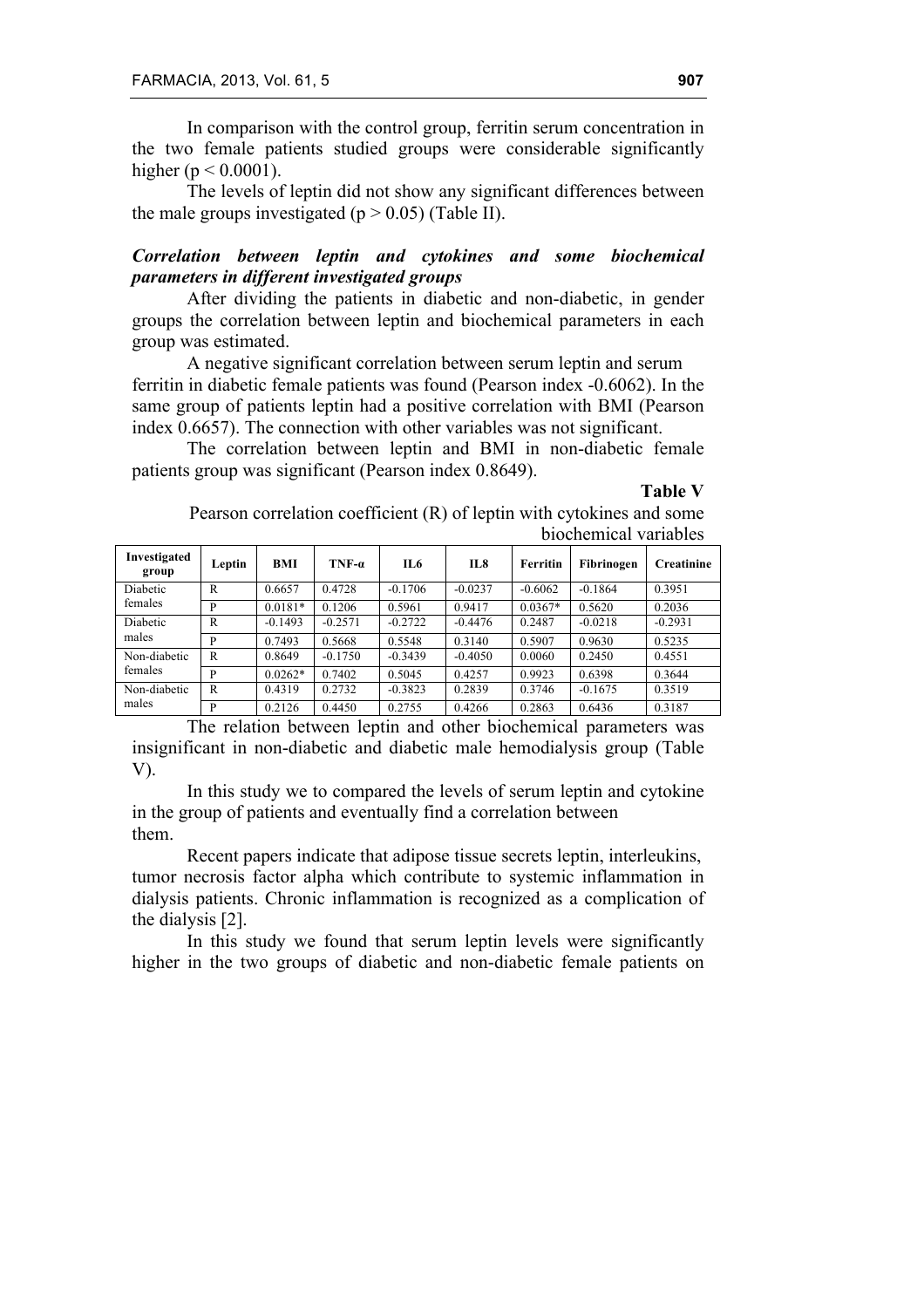dialysis than in control group  $(p<0.0001)$ . No modifications were noted between diabetic and non-diabetic female patients on dialysis (p>0.05). In the three male groups studied the serum leptin concentration had no major variations ( $p > 0.05$ ). Our results are similar with other published results [10].

Lee *et al.* demonstrated that serum leptin levels were elevated in hemodialysis patients [13].

Leptin becomes elevated with renal impairment. This is probably due to a decrease in renal clearance which occurs in glomerular filtration followed by metabolic degradation in the renal tubular cells [6].

This is explained by the hyperleptinemia in renal failure despite a lower leptin gene (ob gene) expression [17].

The conclusion was that leptin plays an important role in the diabetic complication.

In our paper leptin levels were negatively correlated with ferritin in

diabetics female patients on dialysis (Pearson index -0.6062) and with BMI a poor and positive correlation (Pearson index 0.6657).This is due to the fact that leptin behaves as an inverse acute-phase reactant during episodes of the acute-phase response. Our results are similar with other studies [7].

A correlation between ferritin and serum leptin in diabetic male patients was not found.

The results demonstrate a poor positive connection between serum leptin and BMI in non-diabetic female patients on dialysis (Pearson index  $r=0.8649$ ).

IL-6 is produced by immune cells, fibroblasts, endothelial cells, skeletal muscle and adipose tissue [15]. IL-6 is proatherogenic and associated with poor outcome of hemodialysis [24]. TNF- $\alpha$  and IL-6 inhibit lipoprotein lipase [8].

In our investigations there was no significant difference in the serum IL-6 levels of diabetic female patients and control groups  $(p>0.05)$ , but considerable higher in male diabetic patients (p<0.0001).

Many studies have pointed out the role of TNF- $\alpha$  and IL-6 in insulin resistance, disturbed glucose tolerance and microangiopathy [9, 21].

In our paper, plasma TNF- $\alpha$  concentrations were found to be similar in diabetic and non-diabetic female and male patients, but in comparison with the control group they were significantly higher.

IL-8 is released mainly by the stimulated macrophages. IL-8 concentration were significantly higher in the diabetic female patients than in control group  $(p<0.0001)$ , but no modifications were observed between diabetic and non-diabetic female patients on dialysis (p>0.05).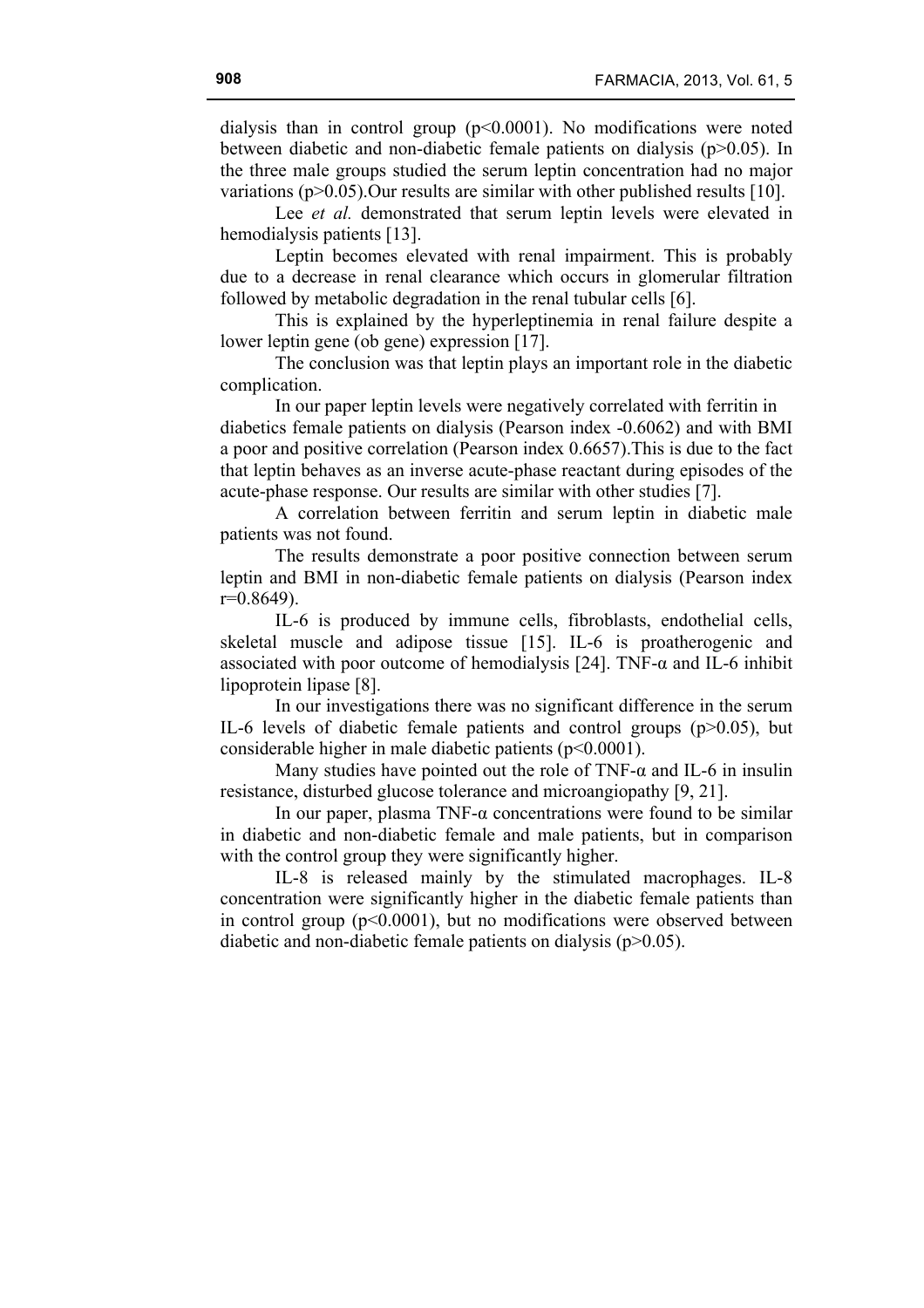In the diabetic patients with chronic renal failure a progressive elevation of urea appears. A role of urea in the release of leptin was recently described [1]. The level of urea in our group of patients was high. After dialysis, the concentration of urea decreased without the reduction of the leptin. This is an argument that the stimulation of leptin secretion is not the result of unique urea action.

Studies of the correlation between insulin and leptin were in the last time promoted. The results outlined two opposite conceptions. Some researchers proved that leptin worsened the evolution of diabetes by reducing insulin sensitivity [1, 25] and others that leptin improves glucose tolerance [19].

These are issues to be also solved in the future.

# **Conclusions**

Our results showed that leptin levels were negatively correlated with ferritin in diabetic female patients on dialysis. We found that serum leptin concentrations were considerably higher in the groups of diabetic and nondiabetic female patients on dialysis compared to the control group. The results demonstrate a slight positive correlation between serum leptin and BMI in non-diabetic female patients on dialysis. No significant relationship between serum leptin and pro-inflammatory cytokines was found.

Other studies are needed to be extended for a better understanding of the role of pro-inflammatory cytokines in patients with diabetes submitted to maintenance hemodialysis in order to prevent further deterioration in renal function and the need for renal transplant.

#### **Acknowledgements**

This study was supported by a socio–economics research contract with the Company THERMOINSTAL SRL Oradea, Romania (No.62/1.12.2010).

### **References**

- 1. Aminzadeh M.A., Pahl M.V., Barton C.H., Vaziri N.D., Human uremic plasma stimulates release of leptin and uptake of tumor necrosis factor-*α* in visceral adipocytes, *Nephrol Dial Transplant*, 2009, 24:3626–31
- 2. Axelsson J., Heimburger O., Lindholm B., Stenvinkel P., Adipose tissue and its relation to inflammation: the role of adipokines, *Journal of Renal Nutrition*, 2005, 15(1):131–136
- 3. Băcanu E.V., Lixandru D., Stoian I., Vîrgolici B., Mohora M., Arsene A.L., Ionescu-Tîrgovişte C., Correlations between obesity antropometric markers, adipocytokine and monocytes oxidative stress status in type 2 diabetic patients, *Farmacia*, 2012, Vol. 60, 2, 194-205
- 4. Beltowski J., Leptin and atherosclerosis, *Atherosclerosis*, 2006, 189:47–60
- 5. Beltowski J., Role of leptin in blood pressure regulation and arterial hypertension, *J Hypertens*, 2006, 24:789–801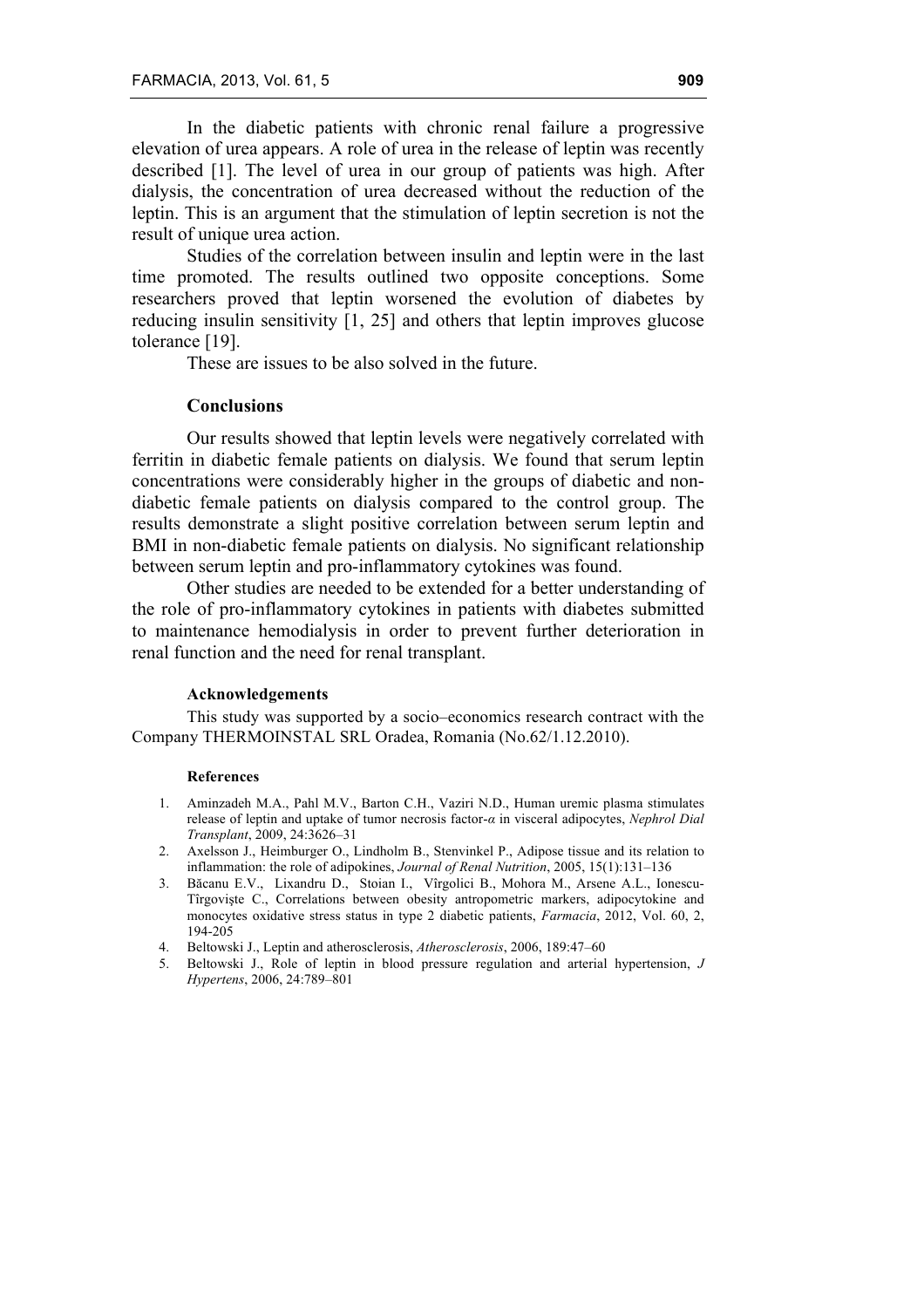- 6. Cumin F., Baum H.P., Levens N., Leptin is cleared from the circulation primarily by the kidney, *Int J Obes Relat Metab Disord*, 1996, 20: 1120-6
- 7. Don B.R., Rosales L.M., Levine N.W. et al, Leptin is a negative acute phase protein in chronic hemodialysis patients, *Kidney Int*, 2001, 59:1114–1120
- 8. Feingold K.R., Grunfeld C., Role of cytokines in inducing hyperlipidemia, *Diabetes*, 1992, 41(Suppl 2):97–101
- 9. Gonzalez-Clemente J.M., Mauricio D., Richart C., Broch M., Caixas A., Megia A. et al., Diabetic neuropathy is associated with activation of the TNF-alpha system in subjects with type 1 diabetes mellitus, *Clin Endocrinol*, 2005, 63:525-9.9
- 10. Haluzik M., Sulková S., Svobodová J., Bedárová V., Bodláková B., Marková M., Turková G., Jiskra J., Haas T., Serum leptin levels in diabetic patients on hemodialysis: the relationship to parameters of diabetes metabolic control, *Endocr Res*, 2000, 26(2):303-17
- 11. D. Miricescu, M. Greabu, A. Totan, M. Mohora, A. Didilescu, N. Mitrea, A. Arsene, T. Spinu, C. Totan, R. Rădulescu, Oxidative stress - a possible link between systemic and oral diseases, *Farmacia*, 2011, 59(3), 329-337
- 12. Koriakova N.N., Rozhdestvenskaia E.D., Kazantseva S.V. *et al.,* Features of a cytokine profile in patients with chronic glomerulonephritis with progressive chronic renal failure, *Ter Arkh*, 2006, 78:14–17
- 13. Lee C.T., Lee C.H., Su Y., Chuang Y.C., Tsai T.L., Chen J.B., The relationship between inflammatory markers, leptin and adiponectin in chronic hemodialysis patients, *Int J Artif Organs*, 2004, 27:835–41
- 14. Merabet E., Dagogo-Jack S., Coyne D.W. et al., Increased plasma a can stimulate protein catabolism when leptin concentration in end-stage renal disease, *J Clin Endocrinol Metab*, 1997, 82:847–850
- 15. Mohamed-Ali V., Goodrick S., Rawesh A., Katz D.R., Miles J.M., Yudkin J.S., Klein S., Coppack S.W., Subcutaneous adipose tissue releases interleukin-6, but not tumor necrosis factor-alpha, in vivo, *J Clin Endocrinol Metab*, 1997, 82, 4196–4200
- 16. A. Habor, Peroxisome proliferator activated receptors, *Farmacia*, 2010, 58(1), 13-20
- 17. Nordfors L., Lonnqvist F., Heimburger O., Danielsson A., Schalling M., Stenvinkel P., Low leptin gene expression and hyperleptinemia in chronic renal failure, *Kidney Int*, 1998, 54:1267-75
- 18. Quiroz Y., Romero F., Ferrebuz A. et al., Melatonin ameliorates oxidative stress, inflammation, proteinuria and progression in rats with renal mass reduction, *Am J Physiol Renal Physiol*, 2008, 294: F336–F344
- 19. Ravipati S., Rajkumar B., Role of leptin in diabetes mellitus, *Indian Journal of Fundamental and Applied Life Sciences*, 2011, 1, 209-214
- 20. Sanchez-Margalet V., Martin-Romero C., Santos-Alvarez J., Goberna R., Najib S., Gonzalez-Yanes C., Role of leptin as an immunomodulator of blood mononuclear cells: mechanisms of action, *Clin Exp Immunol*, 2003, 133:11–19
- 21. Saraheimo M., Teppo A.M., Forsblom C., Fagerudd J., Groop P.H., Diabetic nephropathy is associated with low-grade inflammation in type 1 diabetic patients, *Diabetologia*, 2003, 46:1402-7
- 22. Seufert J., Leptin effects on pancreatic beta-cell gene expression and function, *Diabetes*, 2004, 53(suppl 1):S152–S158
- 23. Sharma K., Considine R.V., Michael B. et al., Plasma leptin is partly cleared by the kidney and is elevated in hemodialysis patients, *Kidney Int*, 1997, 51:1980–1985
- 24. M. Cojocaru, I.M. Cojocaru, S. Negreş, F. Popa, V.L. Purcărea, A.L. Arsene, Intravenous immunoglobulin therapy in neurological diseases, *Farmacia*, 2011, 59(6), 737-741
- 25. Tucholski K., Buczkowska E.O., The role of leptin in the regulation of carbohydrate metabolism, *Polish Jendocrinol*, 2011, 62(3):252-261
- 26. Yamagishi S.I., Edelstein D., Du X.L., Kaneda Y., Guzmán M., Brownlee M., Leptin induces mitochondrial superoxide production and monocyte chemoattractant protein-1 expression in aortic endothelial cells by increasing fatty acid oxidation via protein kinase A, *J Biol Chem*, 2001, 276:25096 –25100